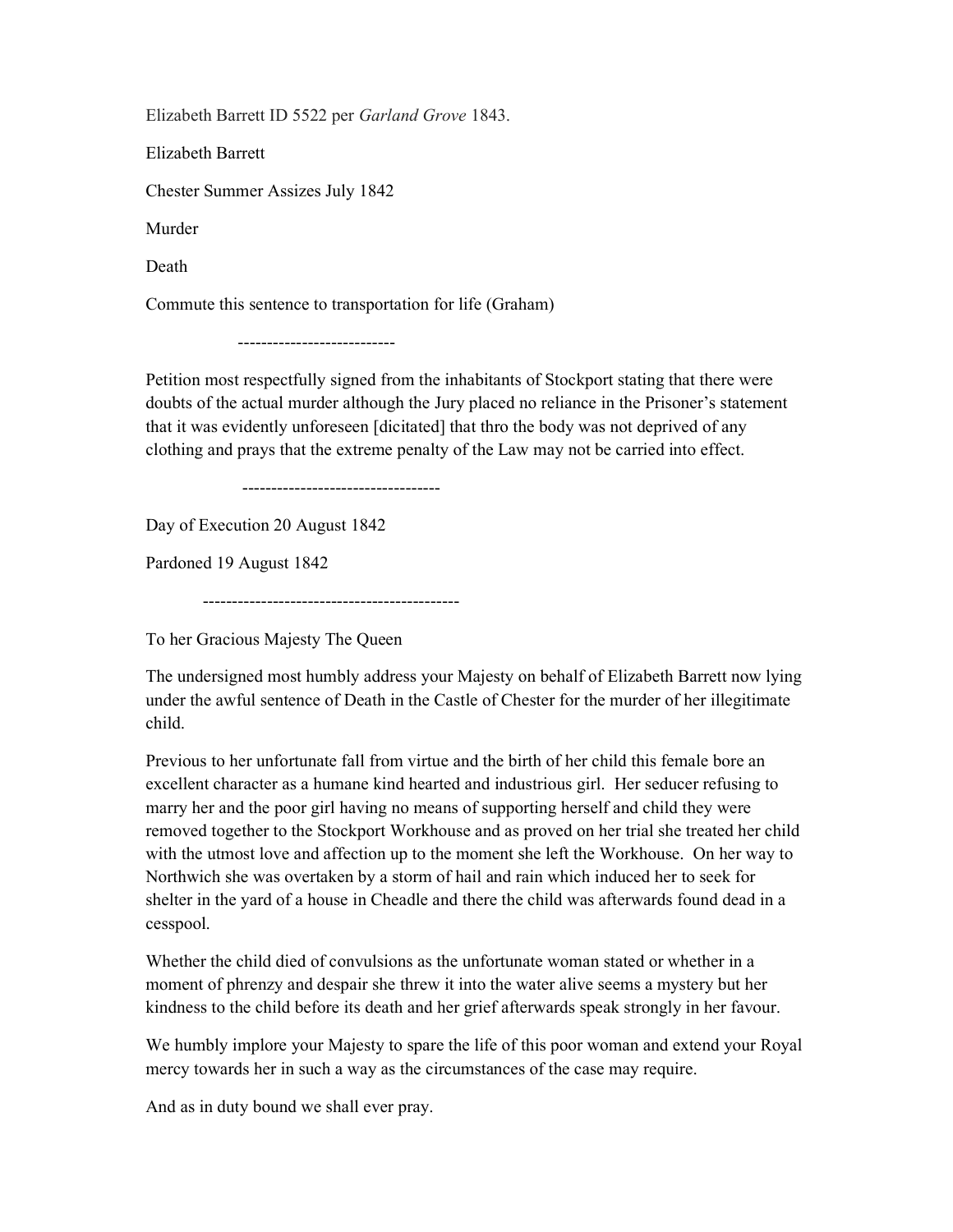John Birkett – Curate of Witton

Samuel Siddon

John Griffiths

Thomas Barlow

And a further 102 signatures.

------------------------------------

Memorial from Northwich

Stockport

13th August 1842

Gentlemen

The conduct and character of Elizabeth Barrett who left the Stockport Union Workhouse on the 1st April 1842 with her illegitimate child was good and she appeared to have great affection for the child. There was nothing remarkable in her conduct towards it during the week previous to her leaving the Workhouse nor on the morning of her departure.

The Board of Guardians have memorialized Sir James Graham for commutation of her sentence of death thinking the murder was committed in one of those uncountable moments of insanity which allow mothers in some cases to destroy their own offspring.

I have the honour to be Gentlemen

Your most obedient servant

Henry Coppock

Clerk to the Union

(To the Poor Law Commissioners, Somerset House, London)

To her Most Gracious Majesty The Queen

We the undersigned most humbly address your Majesty on behalf of Elizabeth Barrett now lying under the awful sentence of Death in the Castle of Chester for the murder of her illegitimate child. On her trial before baron Rolfe at the late Chester Assizes. It appeared that the prisoner's child was about 8 months old and that on the day when the fatal transaction took place the prisoner left the Stockport Workhouse where she had been an inmate for several months and proceeded to Cheadle on her way to Northwich where her father resided.

The poor woman was without a penny in her pocket and the weather being exceprively cold attended with a very severe storm of hail and rain she went into a yard of a house in Cheadle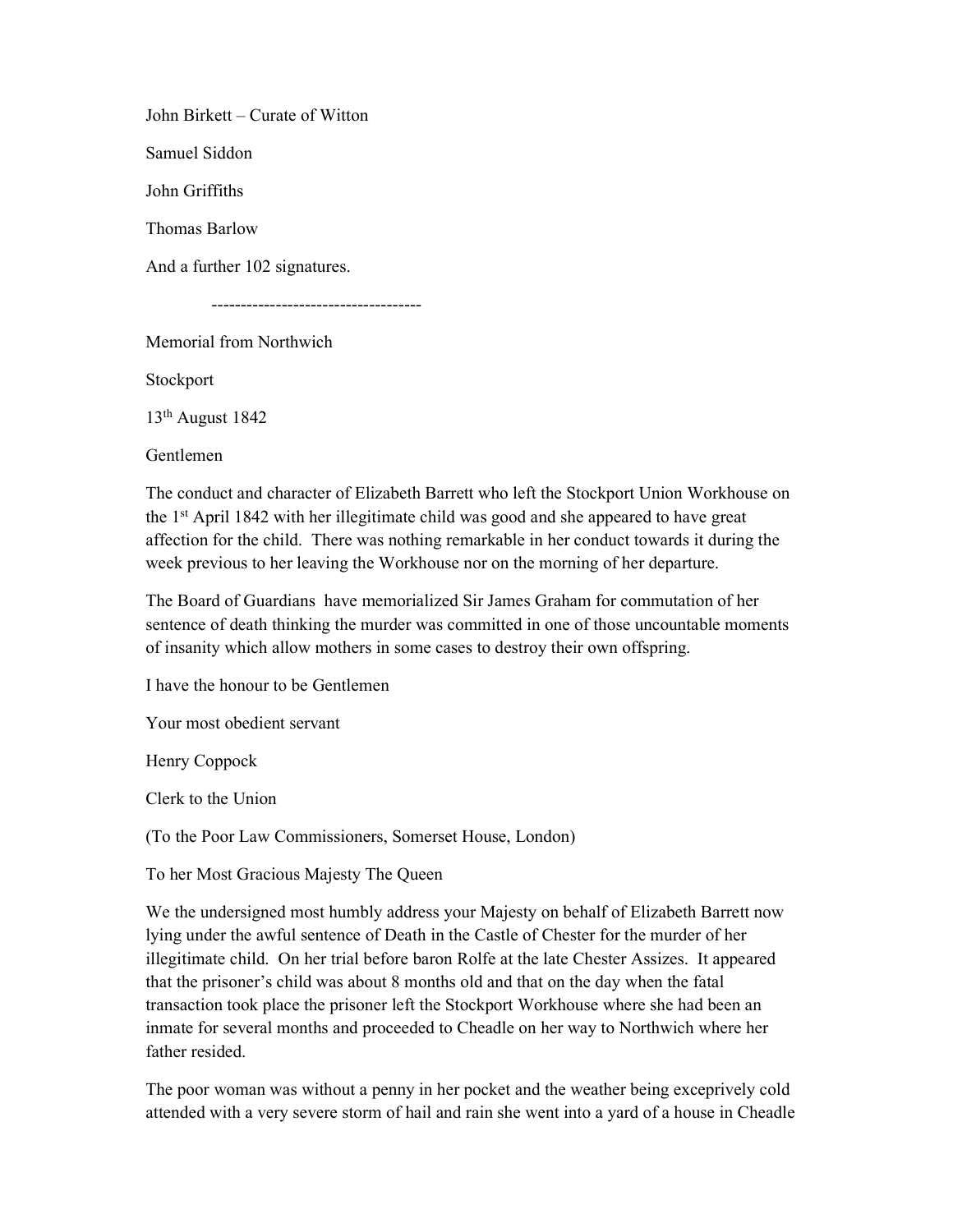to seek for shelter. While there it would appear that she threw the child into a cess pool and it was discovered there the following day. She decleared her innocence of the crime of taking away the life of a child alleging that it died of a convulsion fit and in her distressed state and destitute condition having no means of procuring any funds for its interment she disposed of the body by placing it where it was found. The Jury however found her Guilty.

Serious doubts were indeed suggested by the Learned Counsel for the prisoner and these doubts were laid before the Jury by the humane Judge who presided, but they failed to convince the Jury. It may be that the prisoner tho' she denies it, did in a moment of phrenzy and in the despair, of her mind arising from her then destitute state drop the child into the water but her previous kindness towards it coupled with the grief and distress which she subsequently displayed showed that the crime arose from a momentary impulse and was not the act of a hardened and deliberate offender.

As a proof of all the events that the prisoner did not make away with her child for the sake of lucre or gain it was noticed particularly on her trial as a strong circumstances in her favour that when she deserted the body of her child she did not strip it of the slightest article of clothing although such clothing was of good quality and of some value but on the contrary the whole was found upon the child perfect and complete.

Under these circumstances and considering the excellent character which the prisoner had previously borne for humanity and extraordinary affection for the child during the whole time of her residing in the Stockport Workhouse and which is fully certified by the annexed testimonial from persons of the highest respectability and character we venture to implore of your Majesty as the foundation of mercy to spare the life of the unfortunate female in the hope that she may endeavour to redeem her character by a life of penitence and future good conduct.

Charles Kenricks Prescot MA – Rector of Stockport

Charles Baker – JP

Henry Mansland MP

John Stanley Burrett – Prosecutor and Special High Constable

As 86 other signatures

--------------------------------------

The Chaplin of Chester castle begs to state that eh conduct of Elizabeth Barrett convicted of child murder at the last Chester Midsummer Assizes was, before her trial, most mild and becoming and since her trail had survived the deepest contrition and he believes, that if the life is spared which has been forfeited by the Laws of her country it will be devoted to penitence and prayer.

William George Eaton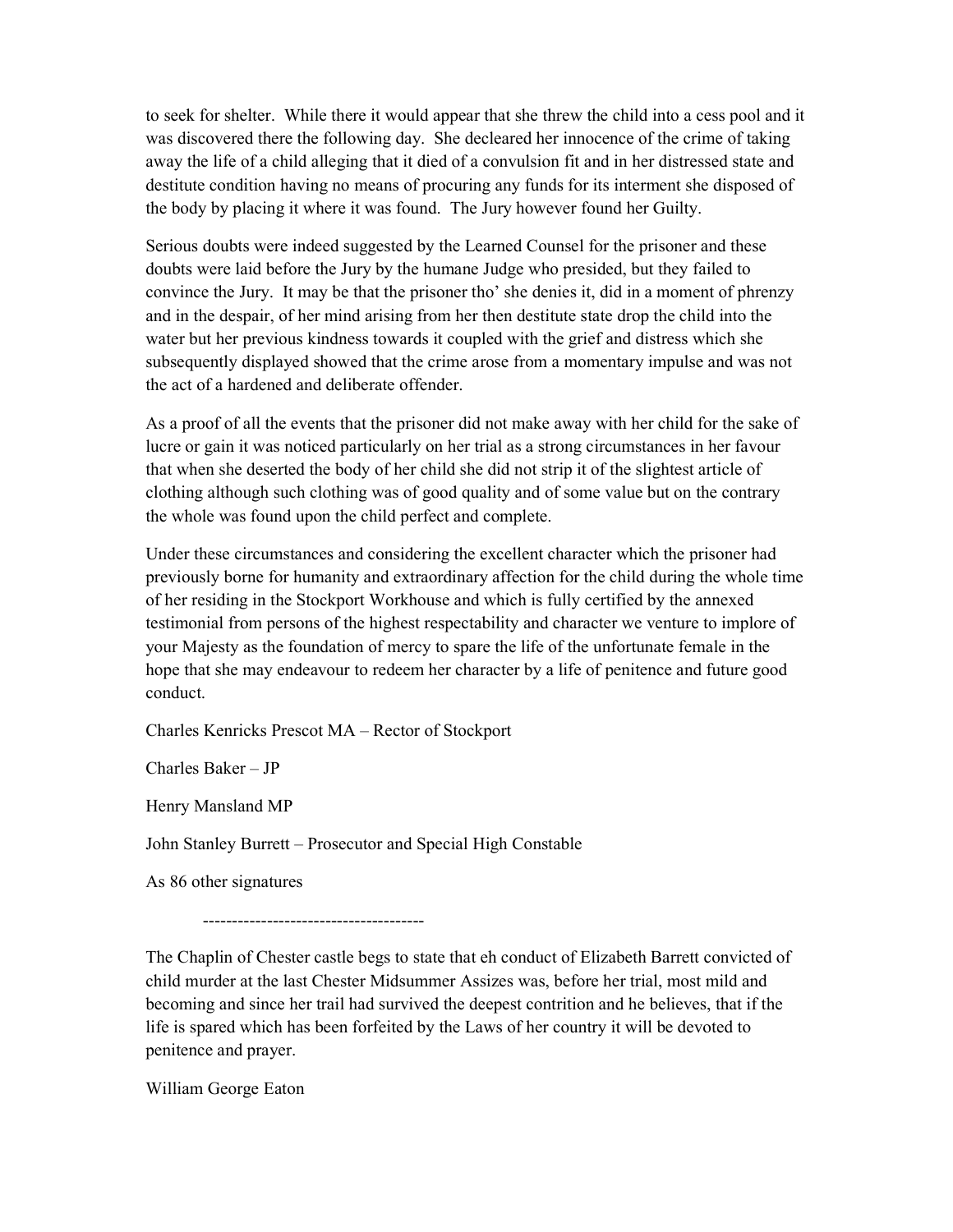Chester castle

11th August 1842.

-----------------------------

8 New [V]

9<sup>th</sup> August 1842

Sir

At the Chester Assizes last week a woman named Elizabeth Barrett was convicted before me of the murder of her child an infant of about 8 months old. The child was born (illegitimate) in the summer of last year and about September or October the prisoner and her child became inmates of the Stockport Union Workhouse. All the evidence shewed that she treated the child with great kindness and exhibited to all appearance and mother's fondness towards it. On the 1st April she quitted the Union Workhouse with the child and proceeded to her friends who lived at a considerable distance. In her way there she was observed by one other person as being in a state of great destitution and they gave her some assistance in the way of food. The day was very stormy and cold, and in passing through Cheadle she took refuge from a hailstorm in a privy in the back yard of the houses in the village, and while there, it would seem she strangled the child and threw the body into a sort of cesspool behind the privy. She afterwards proceeded on her journey to her friends and arriving there said that her child had died a few days before and was buried in the cemetery at Stockport. The body of the child was discovered on the following day (the  $2<sup>nd</sup>$  April) and being clearly identified. It was a fine healthy child and well clean, all the clothes were left with the child. Such were the facts of the case, and I do not think there is any sort of doubt but that she did murder her child, and I believe her motive was that of despair arising from the state of destitution in which she was.

I of course passed sentence of Death on her, I have copied the necessary documents required by [5[WGC] for her execution on Saturday the  $20<sup>th</sup>$  instant.

I am unable to suggest anything in extenuation of the prisoner's guilt but as the murder of the child of 8 months o0f age is certainly a crime affecting the security of society in a degree very difference from that of the murder of an adult. I have thought it right to bring the case under your notice, and should I learn from you that it is a case in which you may think it propublic with [ ] to make any commendation of the sentence I will not leave town till I have an opportunity of personally communicating with you on the matter.

I should add that I did not hold out to the unfortunate woman the slightest hope of any [ | of the  $\lceil \cdot \cdot \cdot \rceil$  penalty.

I have the honour to be your obedient servant

R Rolfe

----------------------------------------